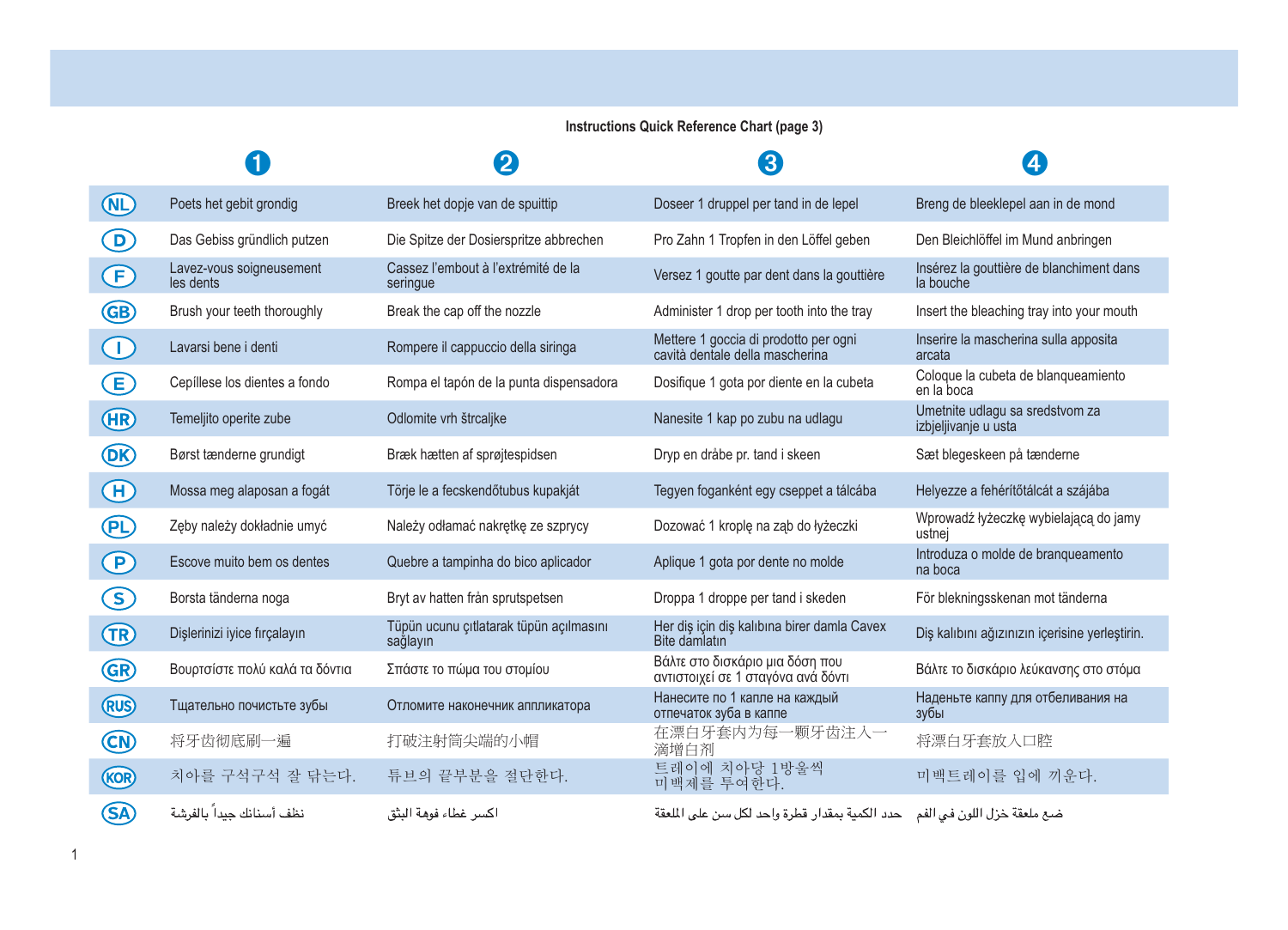## cavex Bite&White

|                   | Instructions Quick Reference Chart (page 3)               |                                 |                                                                                   |                                                                     |                          |  |
|-------------------|-----------------------------------------------------------|---------------------------------|-----------------------------------------------------------------------------------|---------------------------------------------------------------------|--------------------------|--|
|                   | 6                                                         | $\left[ 6\right]$               | 7                                                                                 | (8                                                                  | Instructions<br>see page |  |
| <b>COL</b>        | Bleek gedurende minimaal 1 uur                            | Spoel de mond met water         | Wacht tenminste een 0.5 uur en poets<br>dan voorzichtig de tanden                 | Reinig de bleeklepels met uw<br>tandenborstel                       | $\overline{4}$           |  |
| $\Omega$          | Mindestens 1 Stunde bleichen                              | Den Mund mit Wasser ausspülen   | Mindestens eine halbe Stunde warten<br>und dann die Zähne vorsichtig putzen       | Die Bleichlöffel mit der Zahnbürste<br>reinigen                     | 5                        |  |
| Œ.                | Laissez agir pendant au moins 1 heure                     | Rincez-vous la bouche à l'eau   | Attendez au moins 1/2 heure avant de<br>vous layer les dents délicatement         | Nettoyez les gouttières de blanchiment<br>avec votre brosse à dents | $6\phantom{1}$           |  |
| GB)               | Bleach for at least one hour                              | Rinse your mouth with water     | Wait at least 30 minutes and then brush<br>your teeth carefully                   | Clean the bleaching tray with your<br>toothbrush                    | $\overline{7}$           |  |
| $\bigcap$         | Lasciare agire per almeno 1 ora                           | Risciacquare la bocca con acqua | Attendere almeno mezzora e lavarsi i<br>denti con delicatezza                     | Pulire le mascherine con lo spazzolino<br>da denti                  | 8                        |  |
| E                 | Blanquee los dientes al menos durante<br>1 hora           | Eniuáquese la boca con aqua     | Espere al menos 0,5 hora y cepíllese los<br>dientes suavemente                    | Limpie las cubetas de blanqueamiento<br>con el cepillo de dientes   | 9                        |  |
| (HR)              | Trajanja postupka izbjeljivanja: minimalno<br>sat vremena | Isperite usta vodom             | Pričekajte najmanje pola sata, onda<br>oprezno operite zube                       | Očistite udlage vašom četkicom za zube                              | 10                       |  |
| (DK)              | Bleg i minimum 1 time                                     | Skyl munden med vand            | Vent mindst 0,5 time og børst nu<br>tænderne forsigtigt                           | Rengør blegeskeen med tandbørsten                                   | 11                       |  |
| $\left( H\right)$ | Legalább 1 óráig fehérítse a fogát                        | Öblítse ki a száját vízzel      | Várjon legalább fél órát, majd óvatosan<br>mossa meg a fogát                      | Tisztítsa ki a tálcát a fogkefével                                  | 12                       |  |
| (PL)              | Zęby należy wybielać przez przynajmniej<br>1 godzinę      | Spłukać jame ustną wodą         | Należy odczekać przynajmniej 0,5<br>godziny, po czym ostrożnie umyć zeby          | Łyżeczki do bielenia należy umyć<br>szczoteczka do zebów            | 13                       |  |
| $\left( P\right)$ | O tempo de embranquecimento deve ser<br>no mínimo 1 hora  | Enxague a boca com água         | Espere no mínimo meia hora e escove<br>cuidadosamente os seus dentes              | Limpe os moldes de branqueamento<br>com a sua escova de dentes      | 14                       |  |
| S)                | Blek tänderna under minst 1 timme                         | Skölj munnen med vatten         | Vänta i minst en halvtimme och borsta<br>sedan tänderna försiktigt                | Rengör blekningsskenorna med<br>tandborsten                         | 15                       |  |
| <b>TR</b>         | Dis beyazlatma islemini en az bir saat<br>sürdürün        | Ağızınızı su ile çalkalayın     | En az yarım saat bekledikten sonra<br>dikkatlice dislerinizi fırçalayın           | Diş fırçası yardımıyla diş kalıplarını<br>temizlevin                | 16                       |  |
| (GR)              | Λευκάνετε επί 1 ώρα τουλάχιστον                           | Ξεπλύνετε το στόμα με νερό      | Περιμένετε επί μισή ώρα τουλάχιστον και<br>βουρτσίστε έπειτα προσεχτικά τα δόντια | Να καθαρίζετε τα δισκάρια λεύκανσης<br>με την οδοντόβουρτσά σας     | 17                       |  |
| <b>RUS</b>        | Процедуру отбеливания продолжать<br>не менее 1 часа       | Прополощите рот водой           | По истечении не менее получаса<br>осторожно почистьте зубы                        | Очистите каппу для отбеливания<br>зубной шеткой                     | 18                       |  |
| (CN)              | 持续漂白至少1小时                                                 | 用水漱口                            | 等候至少半小时,然后小心地刷牙                                                                   | 用牙刷清洗漂白牙套                                                           | 19                       |  |
| (KOR)             | 미백이 진행되기까지 적어도1<br>시간 이상 기다린다.                            | 물로 입을 헹군다.                      | 30분 이상 기다린 후 조심스럽게<br>양치질을 하다.                                                    | 칫솔로 미백트레이를 깨끗이<br>닦든다.                                              | 20                       |  |
| (SA)              | اخزل اللون لمدة لا تقل عن ساعة                            | اشطف الفم بالماء                | انتظر نصف ساعة على الأقل ثم نظف<br>أسنانك بحرص بالفرشة                            | نظف ملعقة خزل اللون بفرشة أسنانك                                    | 21                       |  |